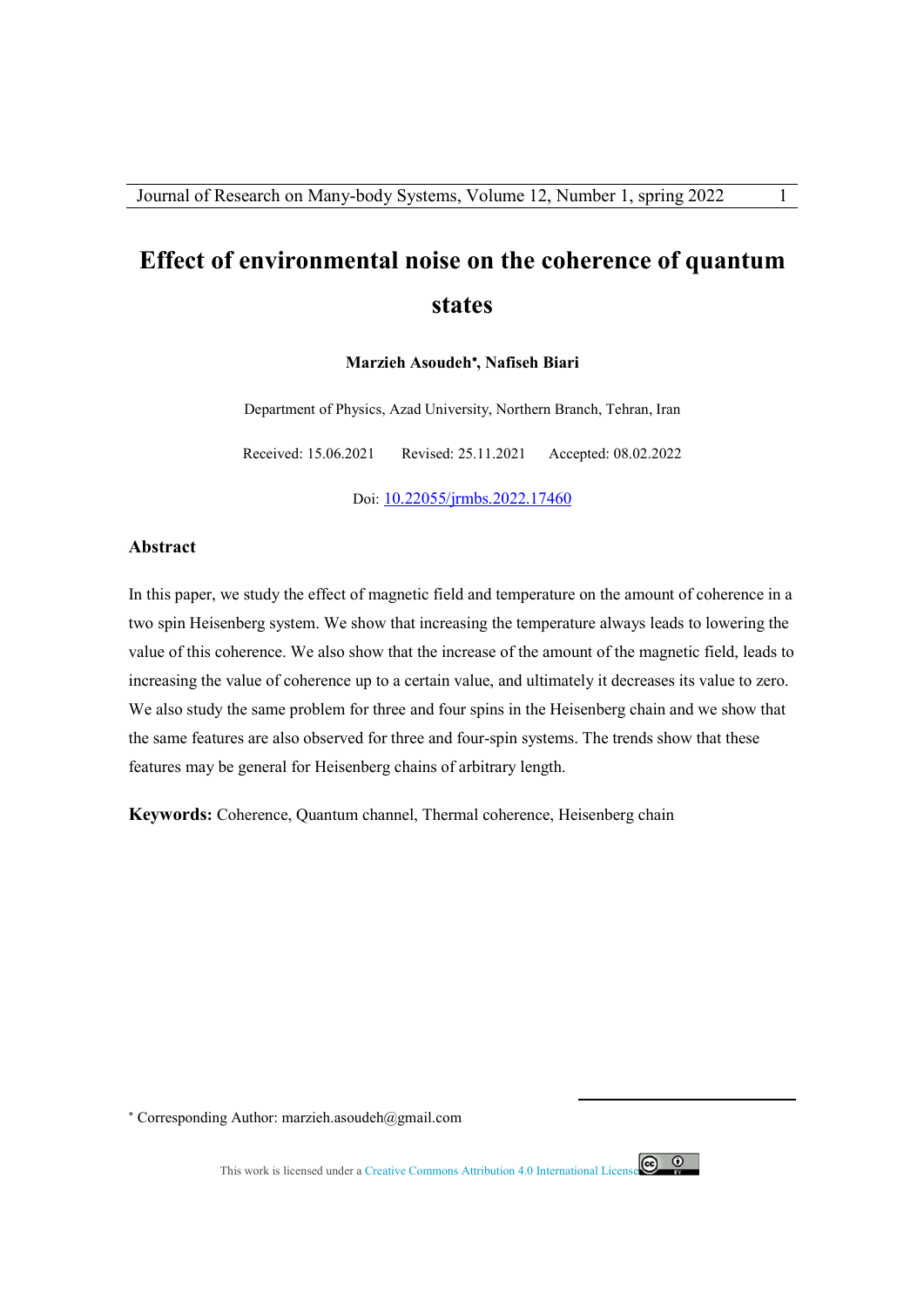$\mathbf{r}$ 

مجلهٔ پژوهش سیستمهای بس ذرهای، دورهٔ ۱۲، شمارهٔ ۱، بهار ۱۴۰۱

# بررسی اثرات محیط بر همدوسی حالتهای کوأنتومی

مرضيه آسوده\*، نفيسه بياري

دانشکده فیزیک، دانشگاه آزاد تهران شمال، تهران، ایران

دريافت: ١۴٠٠/٠٣/٢٥ ويرايش نهائي: ١۴٠٠/٠٩/٠٩ يذيرش: ١٢٠٠/١١/١٩ Doi: 10.22055/irmbs.2022.17460

### جكيده

در این مقاله بهمطالعهٔ اثر میدان مغناطیسی و دما بر روی مقدار همدوسی از دو اسپین دلخواه در مدل هایزنبرگ می پردازیم. مشاهده می شود که افزایش دما همیشه منجر بهکاهش همدوسی می شود همچنین مشاهده می شود که افزایش میدان مغناطیسی منجر به افزایش مقدار همدوسی تا یک مقدار معین میشود و در نهایت مقدار آن به صفر میرسد. ما همدوسی را برای سیستمهای سه و چهار اسپینی در مدل هایزنبرگ بررسی میکنیم و نشان میدهیم که همین ویژگیها برای سیستمهای سه و چهار اسپینی نیز قابل مشاهده است. نتایج نشان میدهد که این خصوصیات کلی برای مدل هایزنبرگ با طول دلخواه نیز برقرار است. **کلیدواژگان**: همدوسي، کانال کوأنتومي، همدوسي گرمايي، زنجيرهٔ هايزنبرگ

#### مقدمه

اکنون بهخوبی پیشرفت کرده و با داشتن یک اندازهٔ مشخص از همدوسی یک سؤال پیش میآید که چگونه همدوسی در یک سیستم فیزیکی تحت تأثیر افت و خیز گرمایی قرار میگیرد همچنین عوامل دیگری مانند کوپل شدگی اسپین-اسپین یا میدان مغناطیسی در یک سیستم چند ذرهای با ایجاد اغتشاشات گرمایی چگونه باعث کاهش یا افزایش همدوسی می شود.

در این مقاله نشان میدهیم اگر میدان مغناطیسی را به مدل فرومغناطیس هایزنبرگ در یک دمای معین اعمال کنیم همدوسی تا مقدار آستانه افزایش میbبابد و سپس بهطور پیوسته کاهش می یابد تا به مقدار صفر می رسد. همچنین نشان میدهیم که افزایش ثابت کوپل شدگی بین همدوسی یک مفهوم اساسی در فیزیک کو آنتوم است

که اصل برهم نهی را به همبستگی کواّنتومی مرتبط میکند.

تا چند سال پیش مفهوم همدوسی تنها یک معنی کیفی

داشت یعنی یک حالت که برهمنهی از حالتهای مختلف

است. در این تصویر کیفی ناهمدوسی (کاهش همدوسی)

بهمعنی از بین رفتن عناصر غیر قطری ماتریس چگالی در

پایههای مشخص شده است [۱]. اما در سالهای اخیر

همدوسی بهعنوان یک منبع مورد توجه قرار گرفته و

اندازههایی برای آن معرفی شده است. بعد از آن

حالتهايي با بيشترين همدوسي و همدوسي بين

marzieh.asoudeh@gmail.co فويسندة مسئول: 0



باز نشر این مقاله با ذکر منبع آزاد است. این مقاله تحت مجوز کریتیو کامنز تخصیص ۴٫۰ بینالمللی میباشد

حالتهاي مختلف معنادار شد [١١-٧]. نظرية همدوسي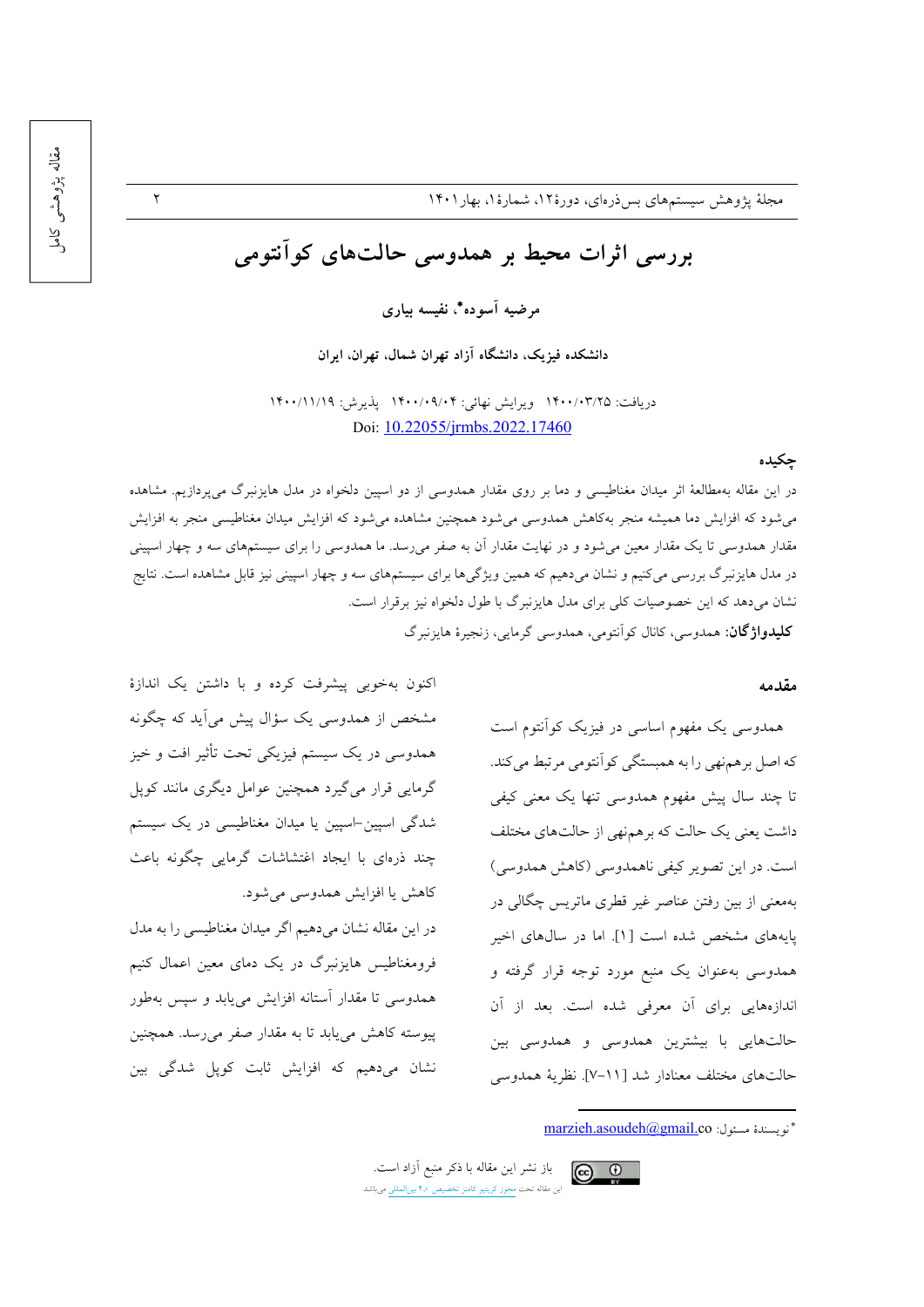بررسی اثرات محیط بر همدوسی حالتهای کوآنتومی...

در نظر گرفتن این تعاریف هر سنجهٔ همدوسی باید در شرايط زير صدق كند [1]:  $(C1)C(\rho)=0$  if  $\rho \in I_{inc}$  $(C2)C(\rho) \ge \sum P_n C(\rho_n)$  $\rho_n = k_n \rho k_n^{\dagger} / P_n$ ,  $P_n = tr(k_n \rho k_n^{\dagger})$  $C(3)C\left(\sum P_n\rho_n\right)\leq \sum P_nC(\rho_n)$  $l_1$ norm در این مقاله به سنجهٔ همدوسی با روش میپردازیم [۱]. همدوسی ماتریس چگالی  $\rho$  در پایه بهصورت زير تعريف مي شود.  $B_{inc}$  $C(\rho) = \sum_{i \in I} |\langle i | \rho | j \rangle|$  $\mathsf{Y}$ این رابطه سه شرط همدوسی را برآورده میکند. همچنین مي توان رابطهٔ ٢ را بهصورت زير نوشت:  $C(\rho) = \sum_i |\langle i | \rho | j \rangle| - 1$  $\mathbf{\breve{r}}$  $tr(\rho)$ =1 که از مثبت بودن  $\langle i|\rho|j\rangle$  و در واقع  $d$  استفاده کردهایم. بهطور کلی همدوسی در یک سیستم بعدي در محدودهٔ زير قرار دارد.  $0 \leq C(\rho) \leq d-1$ با در نظر گرفتن این اندازه اکنون میتوانیم بهبررسی همدوسي گرمايي در يک زنجيرهٔ اسپين بپرداريم. همدوسی سیستم دو اسپینی

مرضیه آسوده و نفیسه بیاری

در این بخش سیستم **دو ذرهای م**دل هایزنبرگ را مطالعه میکنیم. هامیلتونی سیستم دو ذرهای مدل

اسپینهای همسایه و دما منجر به کاهش همدوسی میشود، نتایج در شکلهای مختلف نشان داده شده و سپس همهٔ این نتایج را تفسیر خواهیم کرد. ساختار این مقاله بهصورت زیر است در بخش۲ معیارهای اندازهگیری همدوسی مرور میشود، در بخش۳ سادهترین نمونه يعني همدوسي مدل اسپين دو ذره را مطالعه مي كنيم، در بخش۴ یک زنجیرهٔ سه اسپینی را بررسی میکنیم تا اثر یک ذرهٔ میانی را بر همدوسی مطالعه کنیم، در بخش۵ سیستم چهار اسپینی را مورد بررسی قرار میدهیم.

## معيارهاي سنجهٔ همدوسي

در اولین گام برای سنجهٔ همدوسی میبایست فضای هیلبرت  $H$  با بعد  $d$  را تعریف کنیم. سپس پایههای ثابتی بهصورت  $B_{inc} = \{|i\rangle, i = 1...d\}$  در نظر میگیریم. همچنین حالتهای ناهمدوس  $I_{inc}$  که ماتریس های چگالی در این پایهها قطری هستند را تعریف میکنیم بنابراین ماتریس چگالی  $\rho$  بهصورت زیر نوشته مي شو د.

 $\rho_{\scriptscriptstyle inc} = \sum P_i \left| i \right\rangle\!\left\langle i \right| \quad \rho_{\scriptscriptstyle inc} \in I_{\scriptscriptstyle inc}$  $\sqrt{2}$ که در آن  $P_i \succ 0$  و  $P_i = \sum_i P_i = 1$  است. در ادامه به تعریف عملگرهاي ناهمدوس، عملگرهايي كه وقتي روي حالتهای ناهمدوس اعمال می شوند و همدوسی خلق نمیکنند، میپردازیم. بنابراین حالتهای کوآنتومی با رابطهٔ  $k_n \wedge k_n \rightarrow \sum k_n \rho k_n^+$  عملگر کراوس و بهصورت $I_{inc} = \sum k_n^+ k_n = I_{inc}$  تعریف می $\pm$ ود با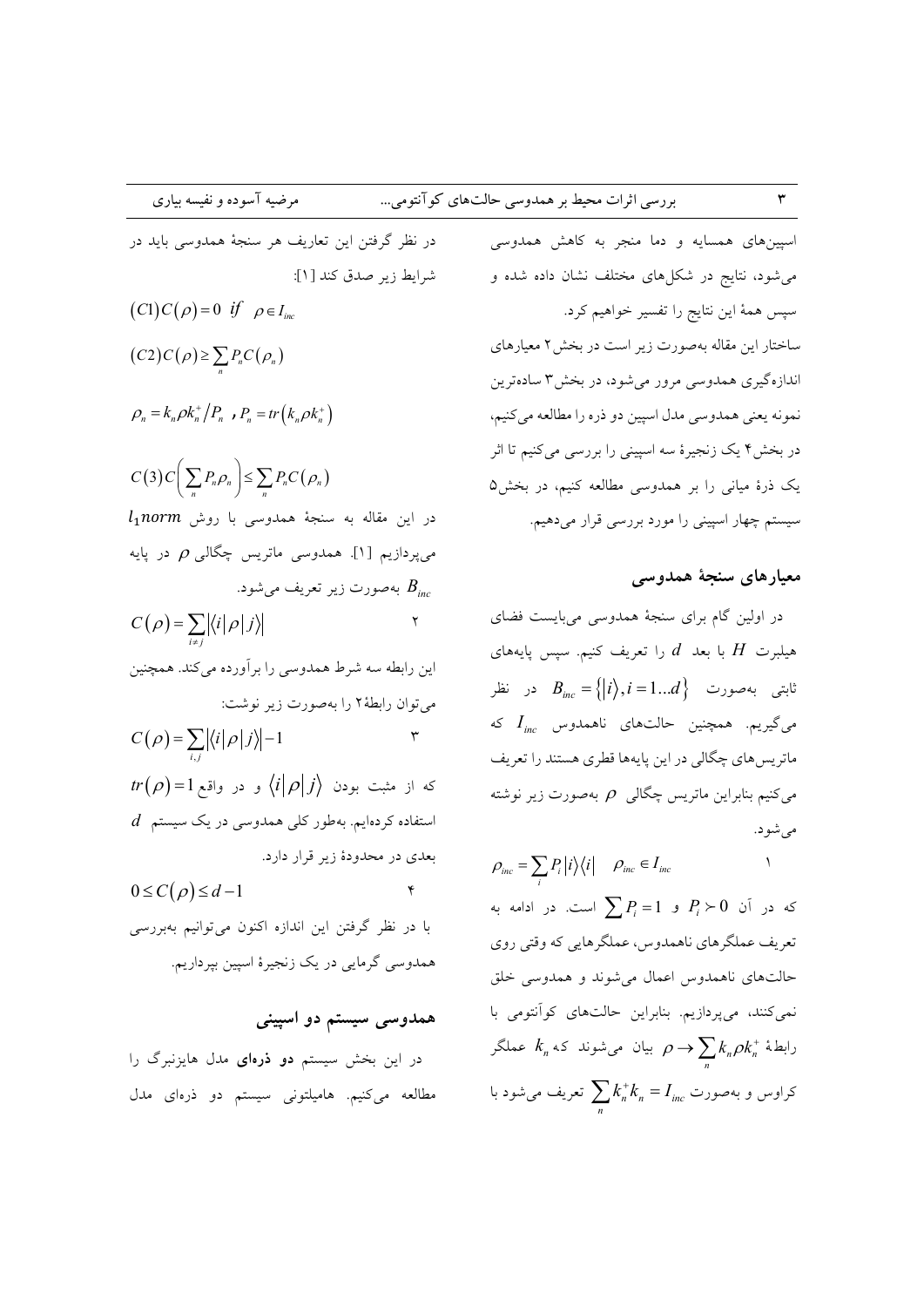بنابراين با جمع كردن عناصر غير قطري ماتريس چگالي گرمایی میتوان همدوسی را برای سیستم دو ذرهای محاسبه کړ د.

$$
C = \left| \frac{e^{\beta J} - e^{-3\beta J}}{e^{\beta J} \left(1 + 2\cosh\left(2\beta B\right)\right) + e^{-3\beta J}} \right| \qquad \qquad \vee
$$

همانطور که مشاهده میکنید همدوسی تابعی از دو متغیر و  $J/T$  است ولی میتوانیم وابستگی همدوسی  $\emph{J/T}$ را به متغیرهای مستقل  $B$  و  $J$  و  $T$  بهدست آوریم.  $\beta B \to \infty$  ,  $\beta J \to \infty$  مقدار همدوسی در حدهای  $\beta$ دارای مقادیر زیر است.

$$
\lim_{\beta J \to \infty} C = \frac{1}{1 + 2 \cosh 2\beta B} \qquad \qquad \wedge
$$

 $\lim_{\beta B\to\infty}C=0$ 

چنانچه مشاهده میکنید هنگامی که دما به صفر میل میکند یا برای ضریب کوپلاژ بزرگ، همدوسی متناهی برای هر میدان مغناطیسی تعریف می شود. همچنین مشاهده میشود با افزایش دما همدوسی برای همهٔ مقادیر و  $J$  کاهش می $\mu$ بابد زیرا در دمای بی $i$ هایت سیستم  $B$ در حالت اَمیخته یعنی $I/4 = \rho = I/4$  قرار دارد. همدوسی برای حالتهای تکذره نیز تعریف می شود. با استفاده از رد جزئی میتوان ماتریس چگالی گرمایی کاهش یافته را بهدست آورد و با توجه به اینکه عناصر غیر قطری صفر است در نتیجه همدوسی برای حالت تک ذره صفر است. هایزنبرگ در میدان مغناطیسی بهصورت زیر تعریف می شو د.

$$
H = -J(\sigma_1 \cdot \sigma_2) + B(\sigma_1^z + \sigma_2^z) \qquad \qquad \Delta
$$

که در آن  $\sigma_i^z$  عملگر اسپین یاولی برای ذرهٔ  $i$  ام است. میدان مغناطیسی و  $J$  ضریب کوپلاژ بین اسپینهای  $B$ همسایه است. ویژهحالتها و ویژهمقادیر انرژی بهصورت زير بيان مي شود:

 $|t_1\rangle = |00\rangle$  $E_1 = -J + 2B$ ,  $|t_0\rangle = \frac{1}{\sqrt{2}}(|01\rangle + |10\rangle)$  $E<sub>2</sub> = -J$ ,  $|t_{\overline{i}}\rangle=|11\rangle$  $E_1 = -J - 2B$ ,  $|S\rangle = \frac{1}{\sqrt{2}}(|01\rangle - |10\rangle)$  $E_4 = 3J,$ که  $\ket{0}$ و  $\ket{1}$  ویژه حالتهای عملگر اسپین در جهت z میباشند. ماتریس چگال<sub>ی</sub> گرمایی با رابطهٔ تعریف می شود که در آن  $\rho_{th} = (1/Z) e^{-\beta H}$ و  $k$  ثابت بولتزمن است همچنین  $\beta = 1/kT$ تابع پارش است.  $Z = t r e^{-\beta H}$ در این مدل ماتریس چگالی گرمایی با یک محاسبهٔ ساده بهصورت زیر بهدست می آید.

$$
\rho_{\hat{m}} = \frac{1}{Z} \begin{bmatrix} e^{-\beta(-J+2\hat{B})} & 0 & 0 & 0 \\ 0 & \frac{1}{2} (e^{\beta J} + e^{-\beta J}) & \frac{1}{2} (e^{\beta J} - e^{-3\beta J}) & 0 \\ 0 & \frac{1}{2} (e^{\beta J} - e^{-3\beta J}) & \frac{1}{2} (e^{\beta J} + e^{-3\beta J}) & 0 \\ 0 & 0 & 0 & e^{-\beta(-J-2\hat{B})} \end{bmatrix}
$$

$$
Z = e^{\beta J} (1 + 2 \cosh(2\beta B)) + e^{-3\beta J}
$$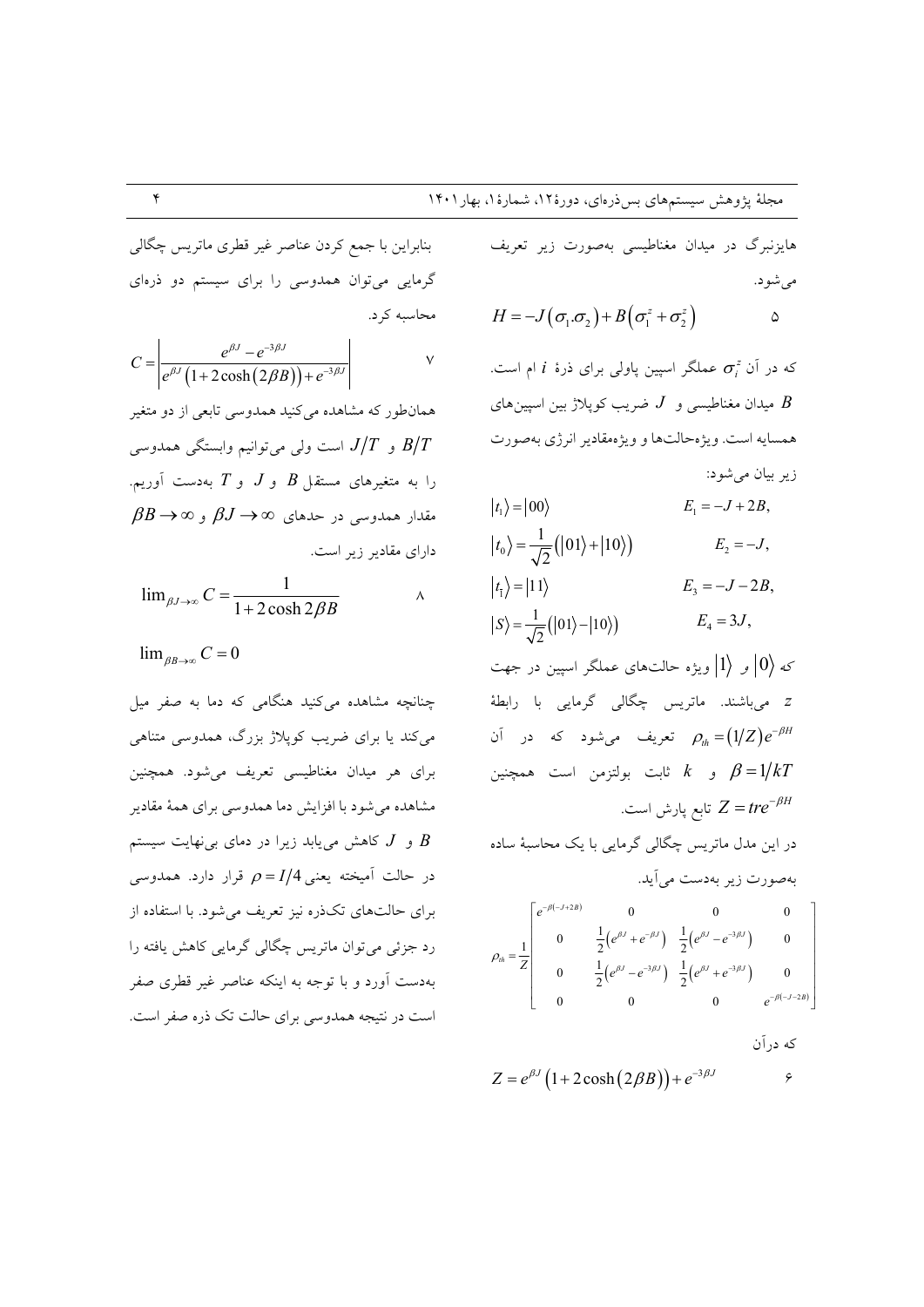صفر است. برای هر مقدار J حالت گرمایی دارای مقداری همدوسی در غیاب میدان مغناطیسی است این همدوسی نتیجهٔ کوپل شدگی اسپین–اسپین است وقتی

 $\left|\varphi_{\mbox{\scriptsize s}}\right\rangle = -\frac{1}{\sqrt{6}}\left|101\right\rangle - \frac{1}{\sqrt{6}}\left|011\right\rangle + \sqrt{\frac{2}{3}}\left|110\right\rangle \hspace{0.5cm} E_{\mbox{\scriptsize s}} = 3J - B \, , \label{eq:varphi_s}$  $|\varphi_{7}\rangle = \frac{1}{\sqrt{2}}(|101\rangle + |100\rangle)$   $E_{7} = 3J + B,$ 

 $\Delta$ 

 $\mathbf{\mathsf{q}}$ 

 $\Delta$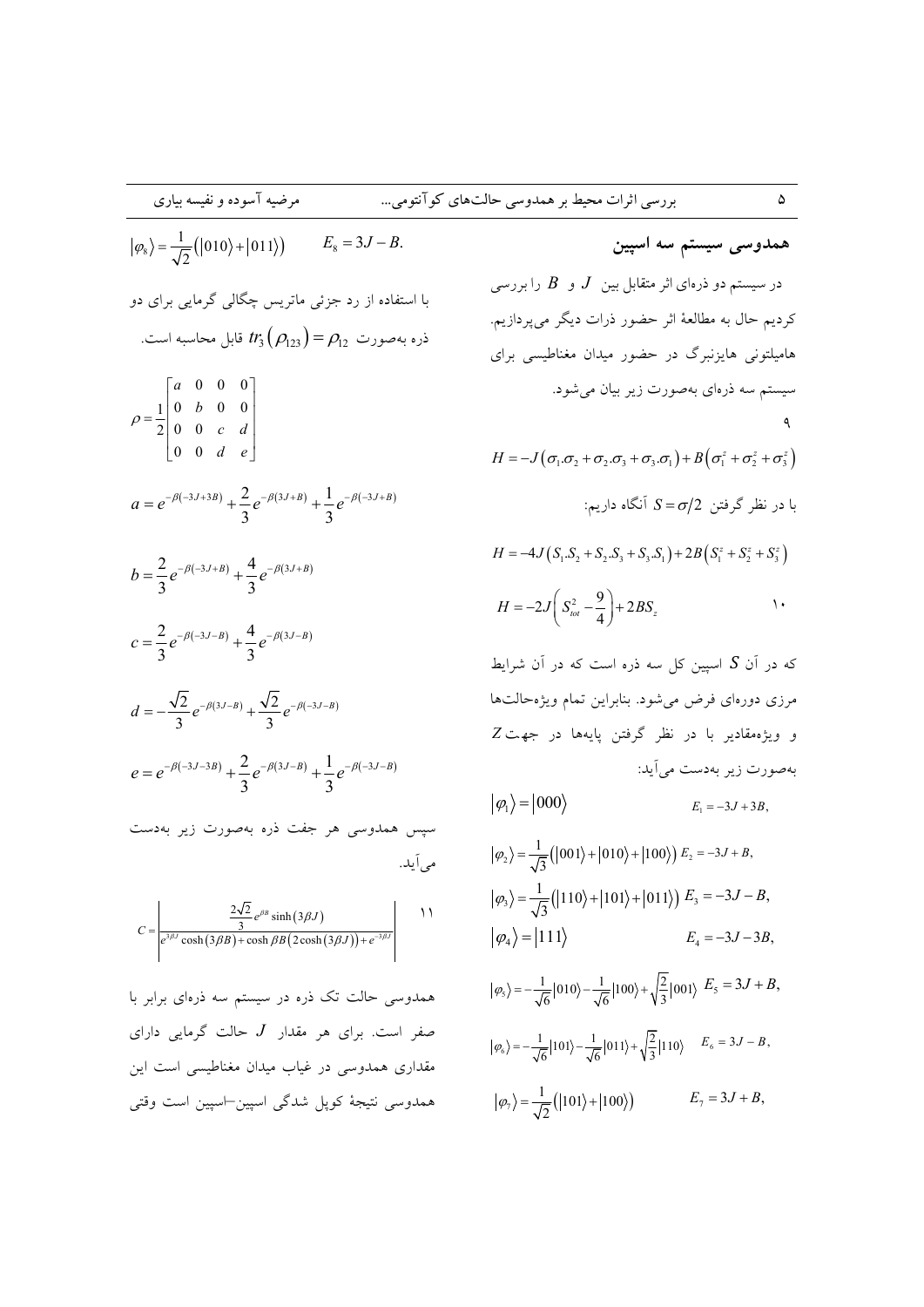با توجه بهاینکه حالتهای  $\ket{t}$ و  $|S\rangle$  را در سیستم دو .<br>ذرءای تعریف کردیم و با مشخص کردن حالتهای پریم دار برای دو ذره $(S_{24})$ ، ویژهحالتها و ویژهمقادیر سیستم چهار ذرهای بهصورت زیر بهدست می آید  $| \varphi_1 \rangle = | S_0 \rangle | S_0' \rangle$  $E_1 = 0,$  $|\varphi_2\rangle = |S_0\rangle |t_1\rangle$  $E_2 = B$ ,  $|\varphi_3\rangle = |S_0\rangle |t'_0\rangle$  $E_3 = 0$ ,  $|\varphi_4\rangle = |S_0\rangle |t'_1\rangle$  $E_4 = -B$ ,  $|\varphi_{5}\rangle = |t_{1}\rangle |S'_{0}\rangle$  $E_5 = B$ ,  $|\varphi_6\rangle = |t_0\rangle |S'_0\rangle$  $E_6 = 0,$  $|\varphi_7\rangle = |t_{\overline{1}}\rangle |S_0'\rangle$  $E_7 = -B$ ,  $|\varphi_8\rangle = \frac{1}{\sqrt{2}}(|t_0\rangle |t_1'\rangle - |t_1\rangle |t_0'\rangle)$  $E_{\rm s}=J$ ,  $|\varphi_9\rangle = \frac{1}{\sqrt{2}} (|t_{\hat{1}}\rangle |t_1'\rangle - |t_1\rangle |t_1'\rangle) \quad E_9 = J - B,$  $|\varphi_{10}\rangle = \frac{1}{\sqrt{2}}(|t_0\rangle |t_1'\rangle - |t_1\rangle |t_0'\rangle) E_{10} = J + B,$  $|\varphi_{11}\rangle = \frac{1}{\sqrt{6}} (|t_1\rangle |t_1\rangle - 2|t_0\rangle |t_0\rangle + |t_1\rangle |t_1\rangle) E_{11} = 2J,$  $|\varphi_{12}\rangle=|t_1\rangle|t_1'\rangle$  $E_{12} = -J - 2B$ ,  $|\varphi_{13}\rangle = \frac{1}{\sqrt{2}}(|t_1\rangle |t'_0\rangle - |t_0\rangle |t'_1\rangle)$   $E_{13} = -J + B,$  $|\varphi_{14}\rangle = \frac{1}{\sqrt{6}}(|t_1\rangle |t_1'\rangle + 2|t_0\rangle |t_0'\rangle + |t_1\rangle |t_1'\rangle) E_{14} = -J,$  $|\varphi_{15}\rangle = \frac{1}{\sqrt{2}}(|t_0\rangle |t'_1\rangle - |t_{\overline{1}}\rangle |t'_0\rangle) \quad E_{15} = -J-B,$  $|\varphi_{16}\rangle = |t_{\overline{1}}\rangle |t_{\overline{1}}\rangle$  $E_{16} = -J + 2B.$ 

با بەدست آوردن ماتریس چگالی گرمایی جزئی میتوان همدوسی را برای دو ذره محاسبه کرد.

میدان مغناطیسی افزایش مییابد همدوسی نیز افزایش می یابد تا به مقدار آستانه می رسد سپس با افزایش میدان مغناطیسی همدوسی کاهش می یابد. این موضوع قابل درک است بهدلیل اینکه میدان مغناطیسی همهٔ اسیینها را هم جهت میکند بنابراین حالت بهدست آمده برابر با است که هیچ همدوسی ندارد. هنگامی که  $\big|0,0,...0\big\rangle$ است ویژهحالتهای $\ket{\phi_4}$  تا $\ket{\varphi_4}$  نقش اصلی  $J\succ 0$ در ماتریس چگالی دارند. در میدان مغناطیسی پایین همه این حالات سهم مساوی در مقدار همدوسی دارند اما با افزايش ميدان مغناطيسي سهم ويژهحالت $|\varphi_{\scriptscriptstyle \rm A}\rangle$  غالب می شود که دارای هیچ همدوسی نیست.

## همدوسی سیستم چهار اسپین

در سیستم چهار ذرهای اثر افزایش ذرات بر همدوسی را مورد بررسی قرار میدهیم و سپس نشان میدهیم که همدوسی در اثر دما و میدان مغناطیسی چگونه تغییر می کند. هامیلتونی هایزنبرگ در حضور میدان مغناطیسی بهصورت زیر بیان مے شود.  $\gamma$ 

$$
H = -J(\overrightarrow{\sigma_1 \sigma_2} + \overrightarrow{\sigma_2 \sigma_3} + \overrightarrow{\sigma_3 \sigma_4} + \overrightarrow{\sigma_4 \sigma_1}) + B(\sigma_1^z + \sigma_2^z + \sigma_3^z + \sigma_4^z)
$$
  
\n
$$
S_{13} = S_{14} \quad S_{24} \quad S_{25} \quad S_{26} \quad S_{27} \quad S_{28} \quad S_{29} \quad S_{21} \quad S_{21} \quad S_{22} \quad S_{23} \quad S_{24} \quad S_{25} \quad S_{26} \quad S_{27} \quad S_{28} \quad S_{29} \quad S_{21} \quad S_{21} \quad S_{22} \quad S_{23} \quad S_{24} \quad S_{24} \quad S_{25} \quad S_{26} \quad S_{27} \quad S_{28} \quad S_{29} \quad S_{21} \quad S_{22} \quad S_{23} \quad S_{24} \quad S_{25} \quad S_{26} \quad S_{27} \quad S_{28} \quad S_{29} \quad S_{21} \quad S_{22} \quad S_{23} \quad S_{24} \quad S_{25} \quad S_{26} \quad S_{27} \quad S_{28} \quad S_{29} \quad S_{21} \quad S_{22} \quad S_{23} \quad S_{24} \quad S_{25} \quad S_{26} \quad S_{27} \quad S_{28} \quad S_{29} \quad S_{21} \quad S_{22} \quad S_{23} \quad S_{24} \quad S_{25} \quad S_{26} \quad S_{27} \quad S_{28} \quad S_{29} \quad S_{21} \quad S_{22} \quad S_{23} \quad S_{24} \quad S_{25} \quad S_{26} \quad S_{27} \quad S_{28} \quad S_{29} \quad S_{21} \quad S_{22} \quad S_{23} \quad S_{24} \quad S_{25} \quad S_{26} \quad S_{27} \quad S_{28} \quad S_{29} \quad S_{21} \quad S_{22} \quad S_{23} \quad S_{24} \quad S_{25} \quad S_{26} \quad S_{27} \quad S_{28} \quad S_{29} \quad S_{21} \quad S_{22} \quad S_{23} \
$$

 $\epsilon$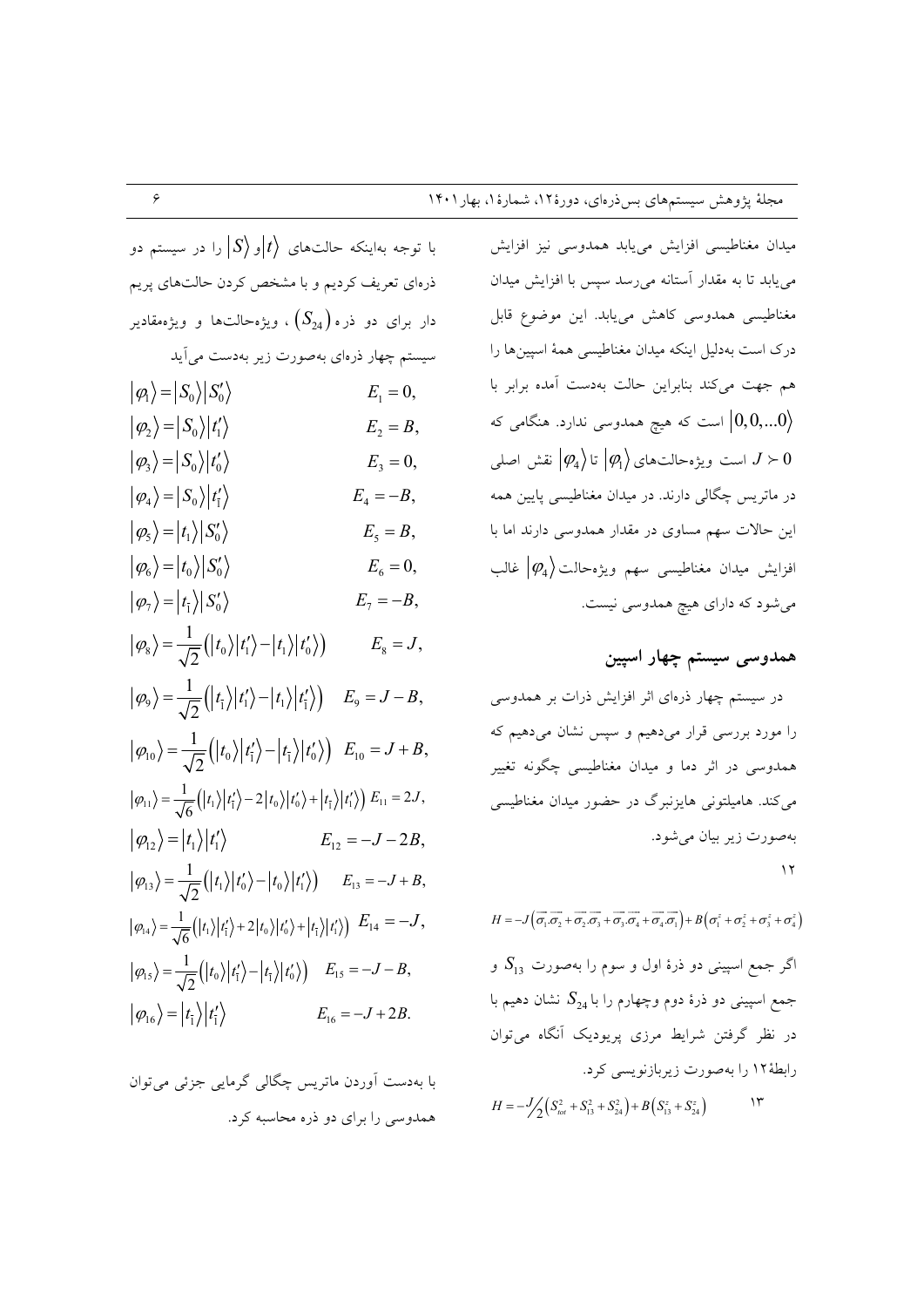

همانطور که مشاهده میکنید هنگامی که 0  
حالت سیستم برابر با 
$$
\varphi \rightarrow \varphi_{g.s}
$$
 برابر با  $\varphi \rightarrow \varphi_{g.s}$  برابر با دیه دیه دی $T \rightarrow \infty$ ه نیامی می

$$
C = \frac{\sinh \beta J (2 \cosh \beta B) + \frac{2}{3} e^{\beta J}}{e^{\beta J} (2 \cosh 2\beta B) + 4 \cosh \beta B + 2 \cosh \beta J (2 \cosh \beta B + 1) + e^{-2\beta J} + 3}
$$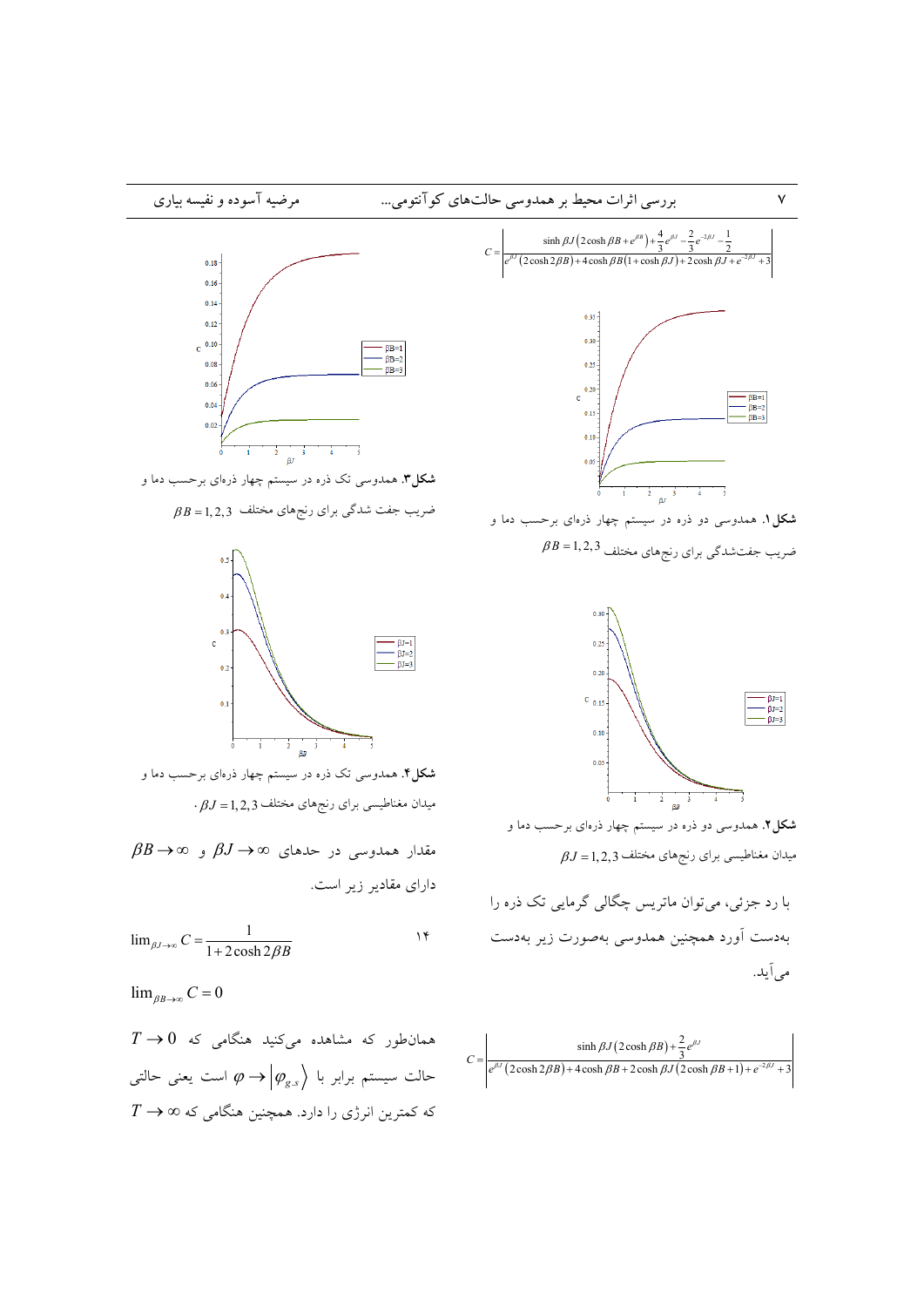[1] T. Baumgratz, M. Cramer, M.B. Plenio, Quantifying Coherence, Physical Review Letters 113  $(2014)$ 140401. https://doi.org/10.1103/PhysRevLett.113.140 401

مرجعها

[2] E. Chitambar, G. Gour, Quantum resource theories, Reviews of Modern Physics 91 025001.  $(2019)$ https://doi.org/10.1103/RevModPhys.91.0250  $01$ 

[3] R. Horodecki, P. Horodecki, M. Horodecki, Horodecki, Ouantum entanglement, K. Reviews of Modern Physics 81 (2009) 865. https://doi.org/10.1103/RevModPhys.81.865

[4] M.B. Plenio, S. Virmani, An introduction entanglement measures, Ouantum  $\mathsf{to}$ Information and Computation 7 (2005) 1.  $arXiv:quant-ph/0504163v3$ 

[5] S.D. Bartlett, T. Rudolph, R.W. Spekkens, Reference frames, superselection rules, and quantum information, Reviews of Modern Physics 79 555.  $(2007)$ https://doi.org/10.1103/RevModPhys.79.555

[6] G. Gour, D. Jennings, F. Buscemi, R. Duan, I. Marvian, Quantum majorization and a complete set of entropic conditions for quantum thermodynamics, Nature Communications 9 (2018) 018-06261-7. https://doi.org/10.1038/s41467-018-06261-7

[7] A. Streltsov, G. Adesso, M.B. Plenio, Colloquium: Quantum coherence as a resource, Reviews of Modern Physics 89  $(2017)$ 041003. https://doi.org/10.1103/RevModPhys.89.0410  $03$ 

[8] E. Chitambar, G. Gour, Critical Examination of Incoherent Operations and a Physically Consistent Resource Theory of Quantum Coherence, Physical Review Letters

سیستم بهعلت افت و خیز گرمایی در حالت آمیخته قرار دارد.  $\rho = I/16$ 

## بحث و نتيجه گېرې

در این مقاله همدوسی را برای سیستم دو و سه و چهار .<br>ذرءای محاسبه کردیم همچنین اثرات محیط<sub>ه ،</sub>، شامل گرما و میدان مغناطیسی بر همدوسی مورد مطالعه قرار گرفت. مدل انتخابی ما سیستم هایزنبرگ است و فرض می کنیم میدان مغناطیسی در محیط وجود دارد. نتایج بیان می کند که برای هر مقدار  $J$  حالت گرمایی در غیاب میدان مغناطیسی دارای مقداری همدوسی است. این همدوسی نتیجهٔ کوپل شدن اسپین-اسپین است. هنگامی که میدان مغناطیسی را افزایش میدهیم همدوسی تا مقدار آستانه افزایش می پابد و چنانچه میدان مغناطیسی بیشتر افزایش یابد همدوسی کاهش می یابد. علت این مشاهده بهاین خاطر است که میدان مغناطیسی همه اسپینها را در جهت خودش هم جهت مي كند. بنابراين حالت سيستم به حالت که حالتی ناهمدوس است تبدیل می شود.  $|0,0,...,0\rangle$ منگامی که $0 \leftrightarrow T \to 0$  حالت سیستم برابر با است یعنی حالتی که کمترین انرژی را  $\varphi \rightarrow |\varphi_{\circ}\rangle$ دارد. همچنین هنگامی که  $\sigma \to T \to T$  حالت سیستم بهعلت افت و خيز گرمايي حالت آميخته است. در زنجيرهٔ ھایزنبرگ با طول دلخواہ ہمدوسی گرمایی یک و دو اسپین در دمای پایین مورد مطالعه قرار گرفت و نتایج .<br>نشان داد که همدوسی بین اسپینها در دمای غیر صفر با فاصله از بين مي رود [١٢].